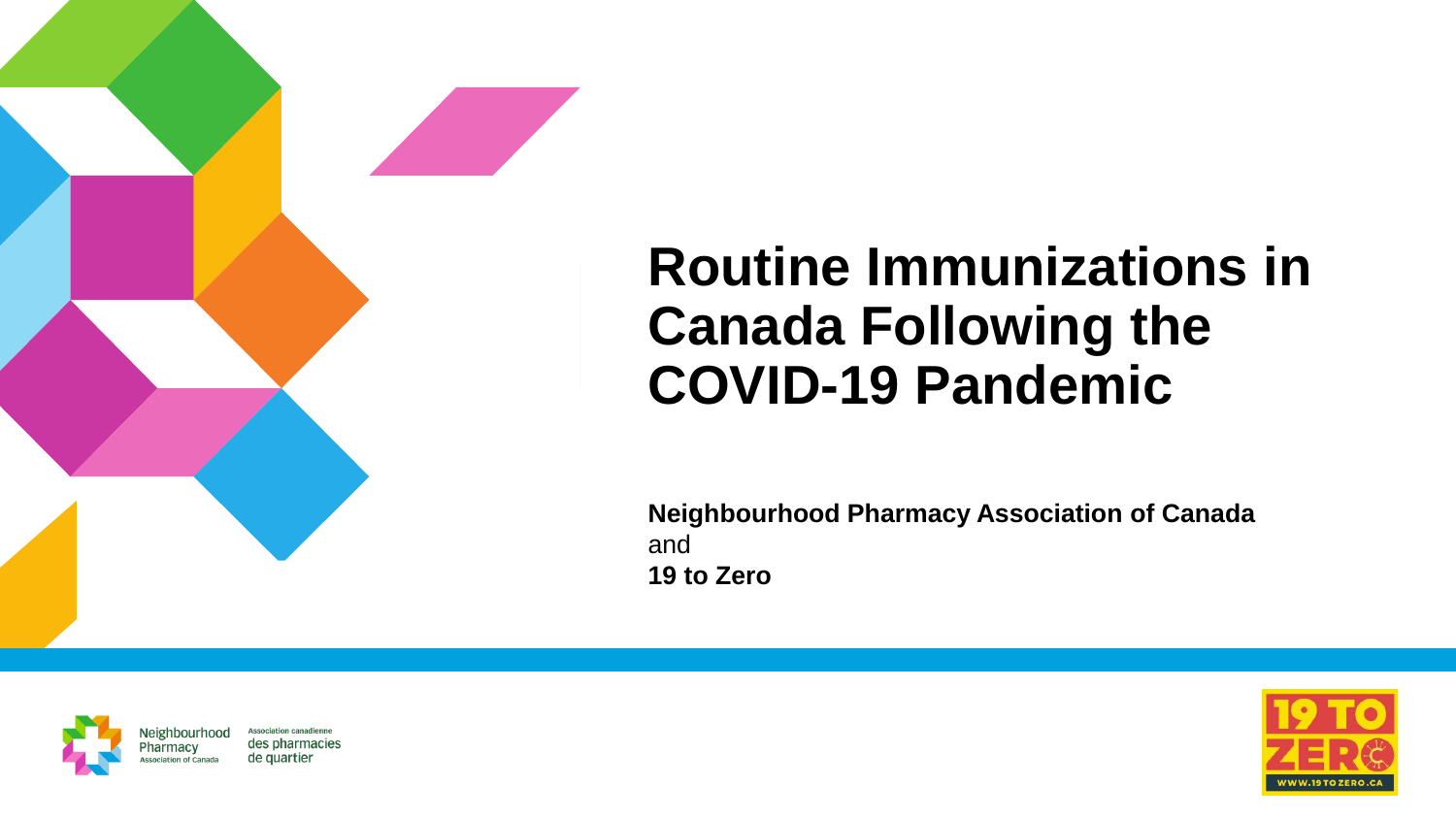

**■ Routine immuniation rates remain well short of NACI-recommended targets** 

- Over 5.3 million Canadians have missed or delayed a routine immunization during the pandemic, including 1.3 million school-aged children
- **27** in 10 missed or delayed routine immunizations could have been avoided with improved provider access
- Canadians value convenient, flexible, and accessible routine immunization sites
- Canadians coast-to-coast desire more options to receive routine immunizations at pharmacies
- Most Canadians trust pharmacists with their vaccination records and would take pharmacist-recommended routine vaccines, if offered, immediately

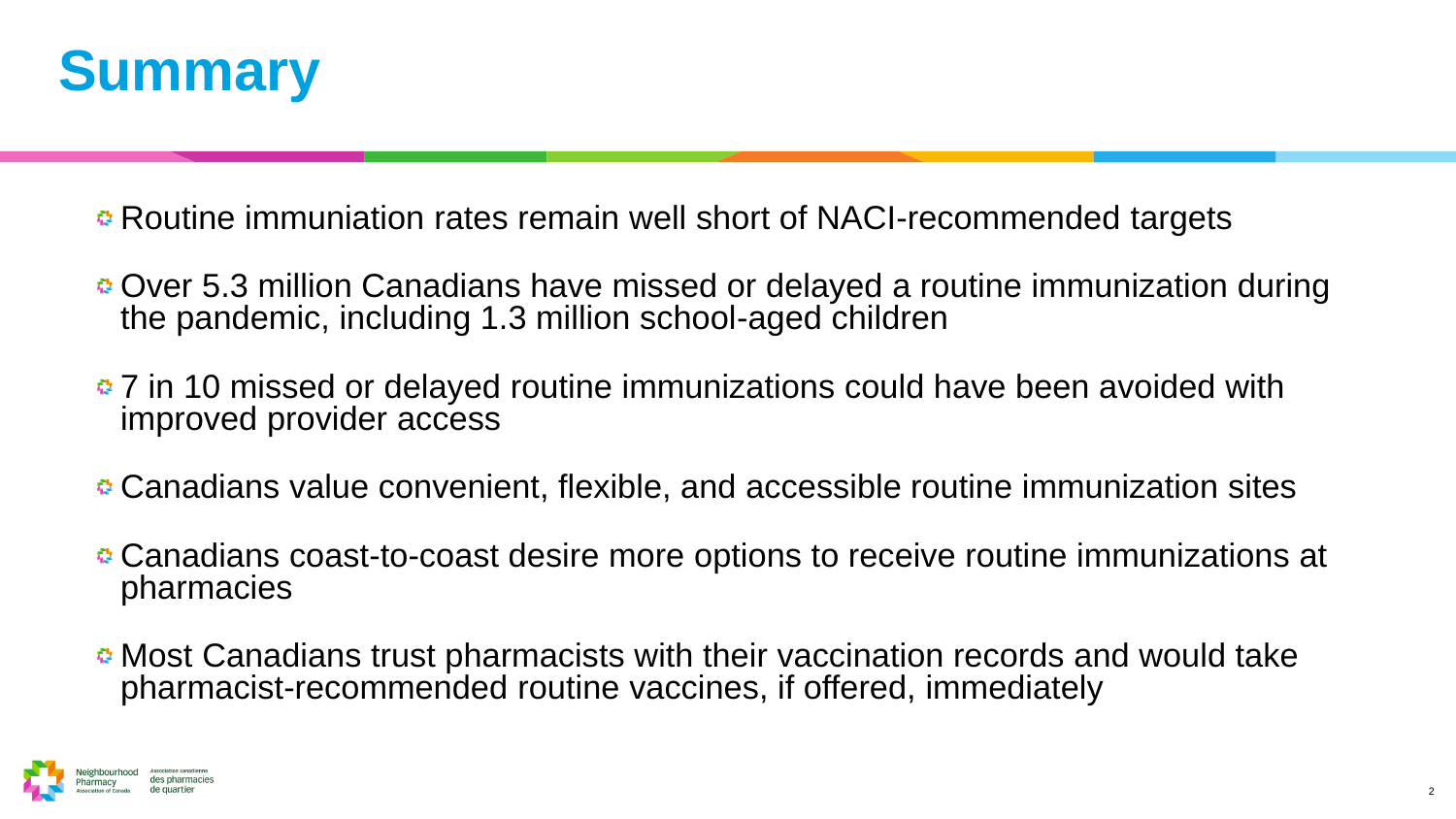

- 9,091 adult Canadian citizens surveyed online between August 30th and October 10th, 2021
- Opt-in non-probability sample provided by Dynata and Abacus
- Quotas set on gender, age (18-34, 35-54, 55+), language, region (Atlantic, Quebec, Ontario, West) to match 2016 census benchmarks
- Ranked weighting algorithm used to construct sample weights based on population benchmarks within region by age and gender

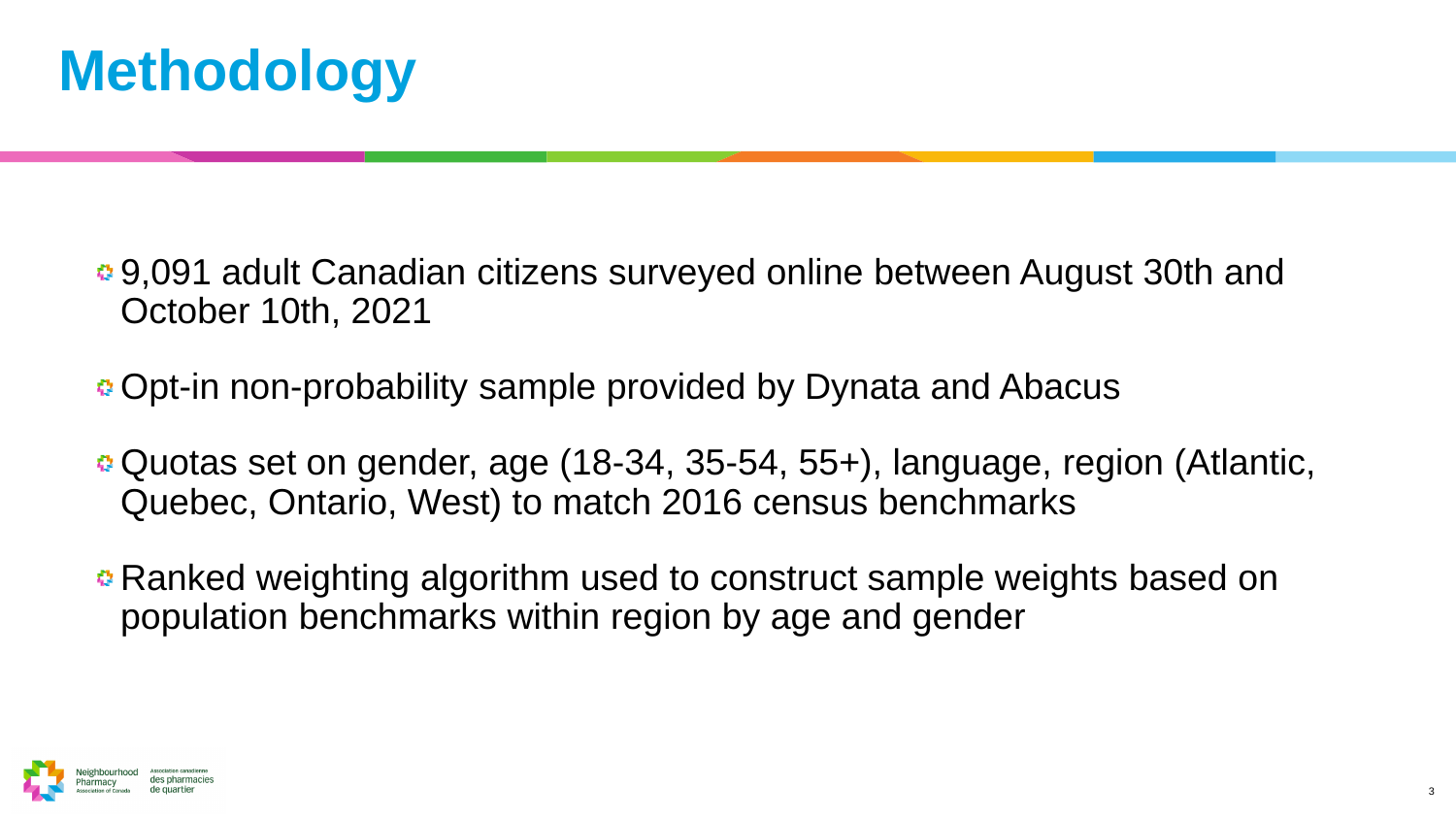## **Respondent Characteristics**





*Source: University of Toronto & 19 to Zero National Vaccine Survey Fall 2021 n = 9,091*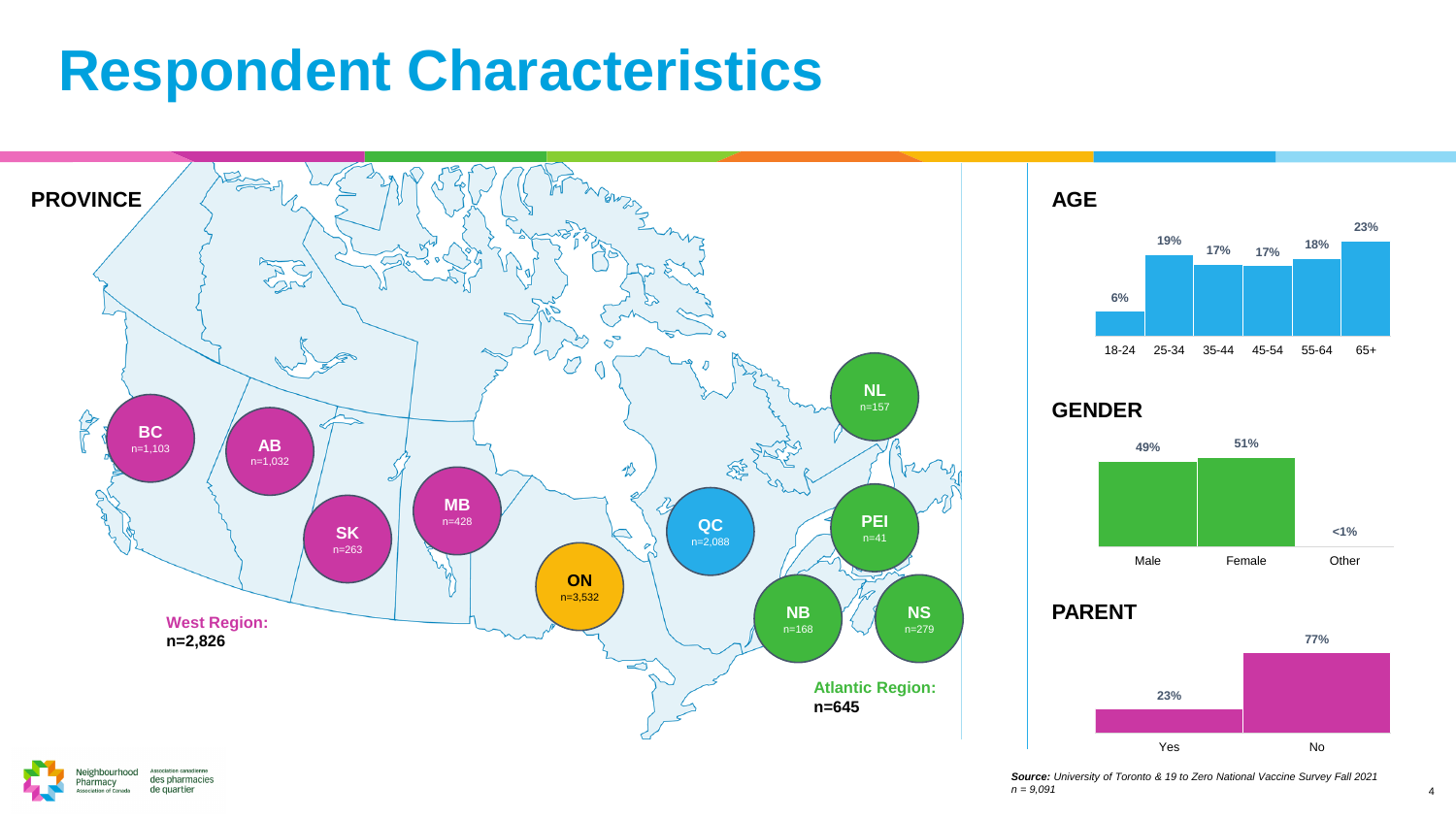# **Routine Immunization Coverage**

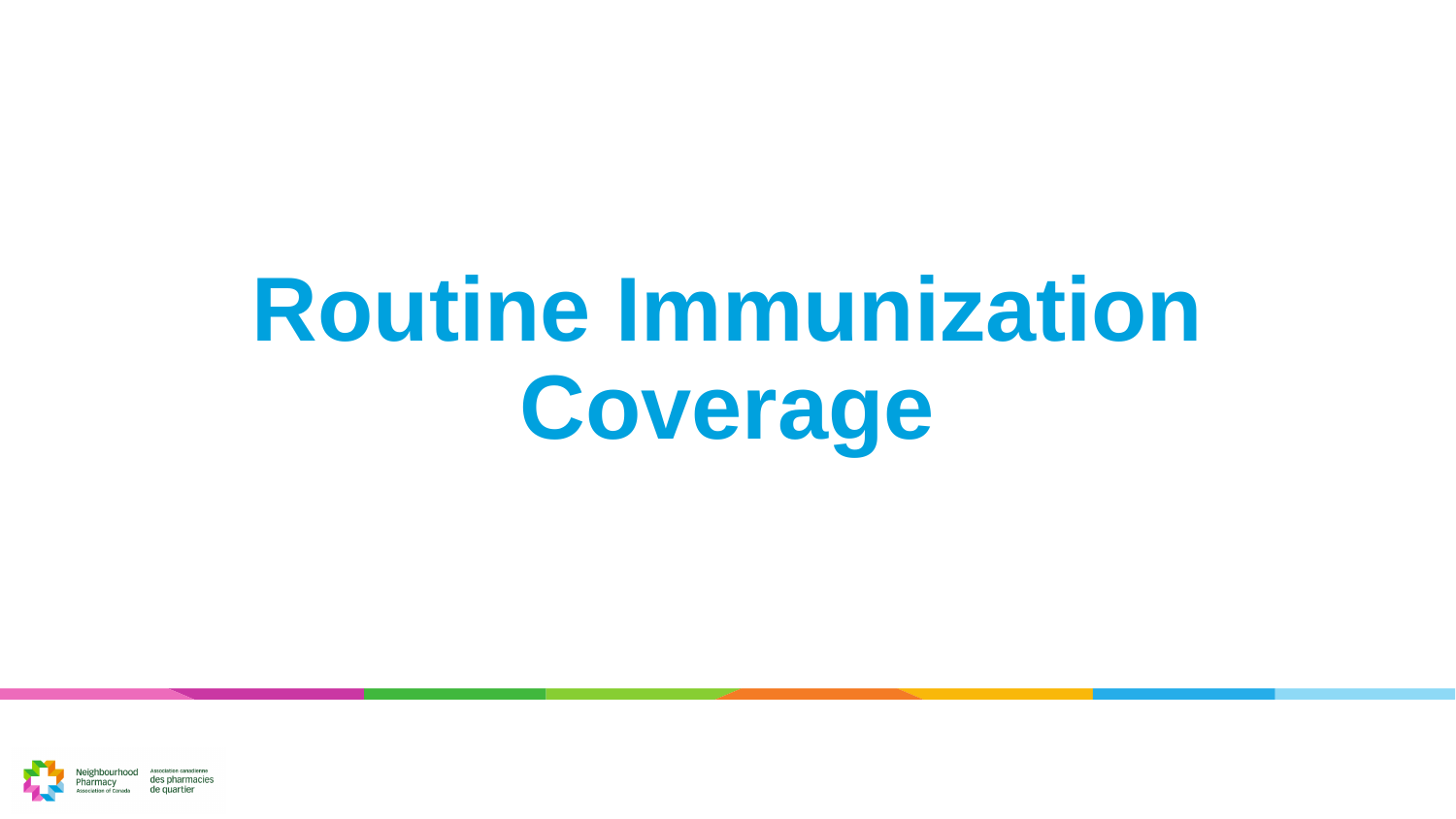## **Routine immunization rates across the country fall short of NACI targets of 80%\***

#### **Insights**

- **Routine immunization rates** for  $\bullet$ tetanus, shingles, and pneumococcal **should be improved dramatically to reach NACI targets**
- Each region is on par with other  $\bullet$ regions for tetanus and pneumococcal coverage rates
- **Shingles vaccine coverage is**  O. **highest in Ontario** for the 65+ age group **who have had access to publicly funded shingles vaccines**



**Up to date immunizations by region**

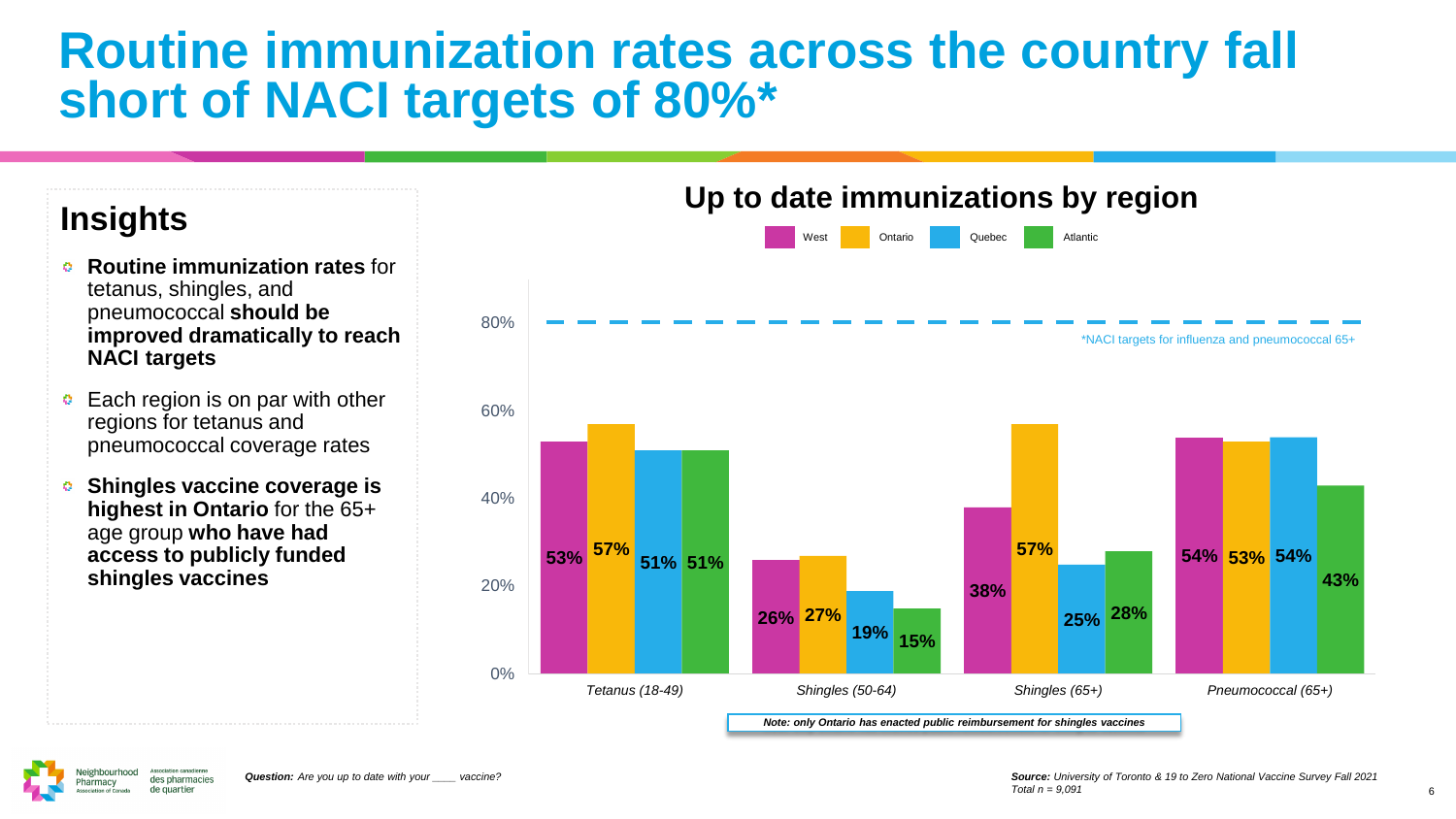## **>40% of those needing a routine vaccine are willing to be immunized, suggesting access as an uptake barrier**

#### **Insights**

- **Only a quarter of Canadians are unwilling** to become up-todate on their routine immunizations, suggesting other factors such as access may be limiting uptake
- Among those who are not  $\bullet$ immunized, **willingness to get vaccinated does not vary between products**
- **About a third of Canadians who are not up-to-date with their routine vaccines are unsure about receiving them**, suggesting an opportunity for healthcare providers to assist

#### **Willingness to take a recommended vaccine**



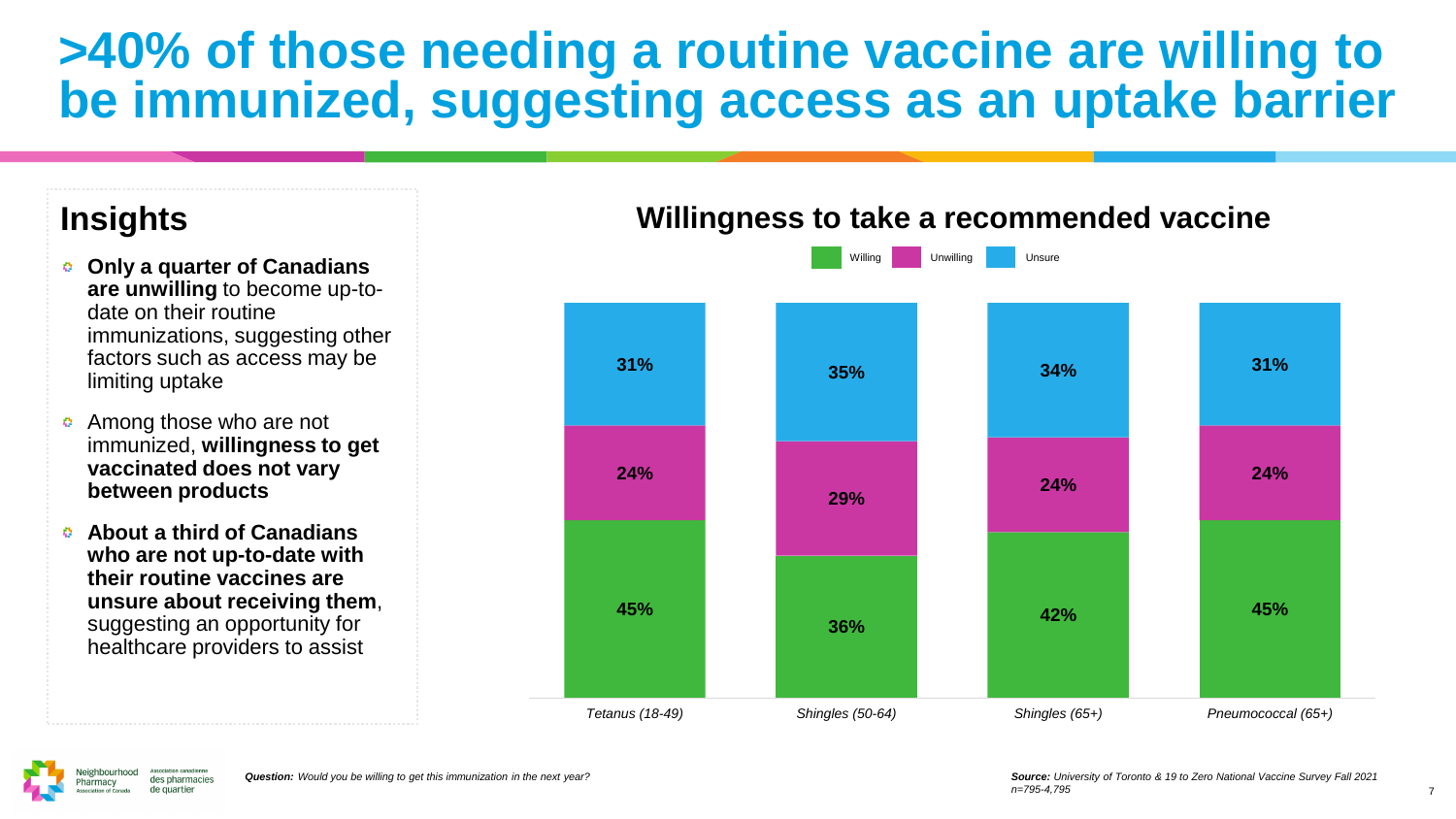## **Over 5.3 million Canadians have missed or delayed a routine immunization since the beginning of COVID-19**

#### **Insights**

- **13% of adults and 23% of children adults missing or delaying immunizations is significant**: Most Canadians were not due for a routine immunization over the past 18 months
- **Figure is likely an underestimate due to selfreporting**: many Canadians are not aware of the need for a routine immunization unless informed by a healthcare provider
- **Many of those who are "unsure" may have missed immunizations** for themselves or their child due to lack of awareness **ADULTS (18+)**

#### **% Canadians who missed or delayed a routine immunization due to the pandemic**



*Question: Have you (or your child) missed or delayed a non-COVID routine immunization due to the pandemic?*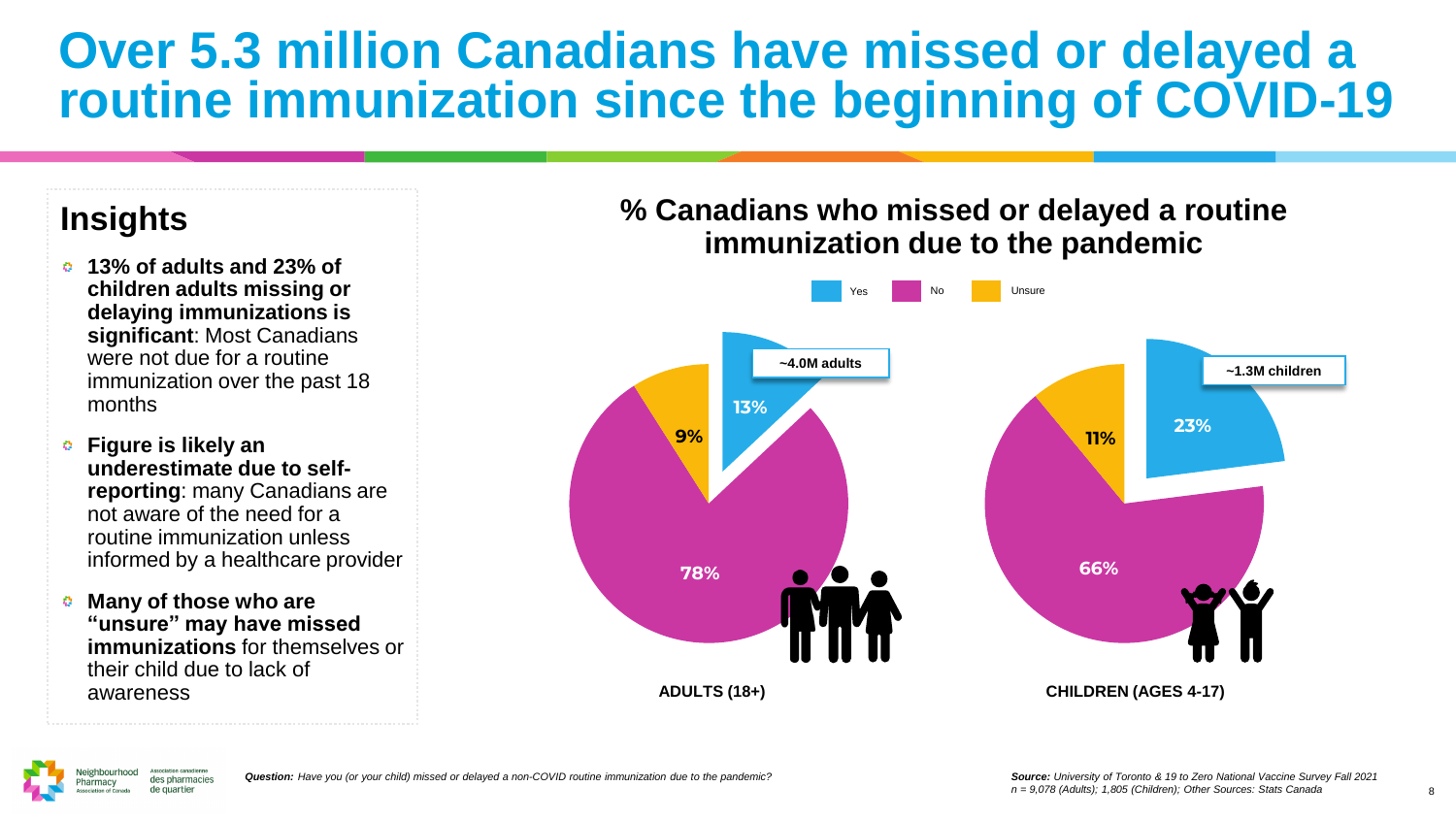### **7 in 10 missed or delayed adult routine immunizations in Canada could have been avoided with improved provider access**

#### **Insights**

- **Lack of access** to family doctors or public health directly **accounted for about half of missed immunizations** in Canada
- **Uncertainty about the need for**   $\mathbf{Q}$ **a vaccine or its availability**  caused about 20% of delays
- **The vast majority of delays in routine immunizations** (7 of 10) could have been avoided **by improved access to healthcare providers**

#### **Reasons why Canadian adults missed or delayed a routine immunization**

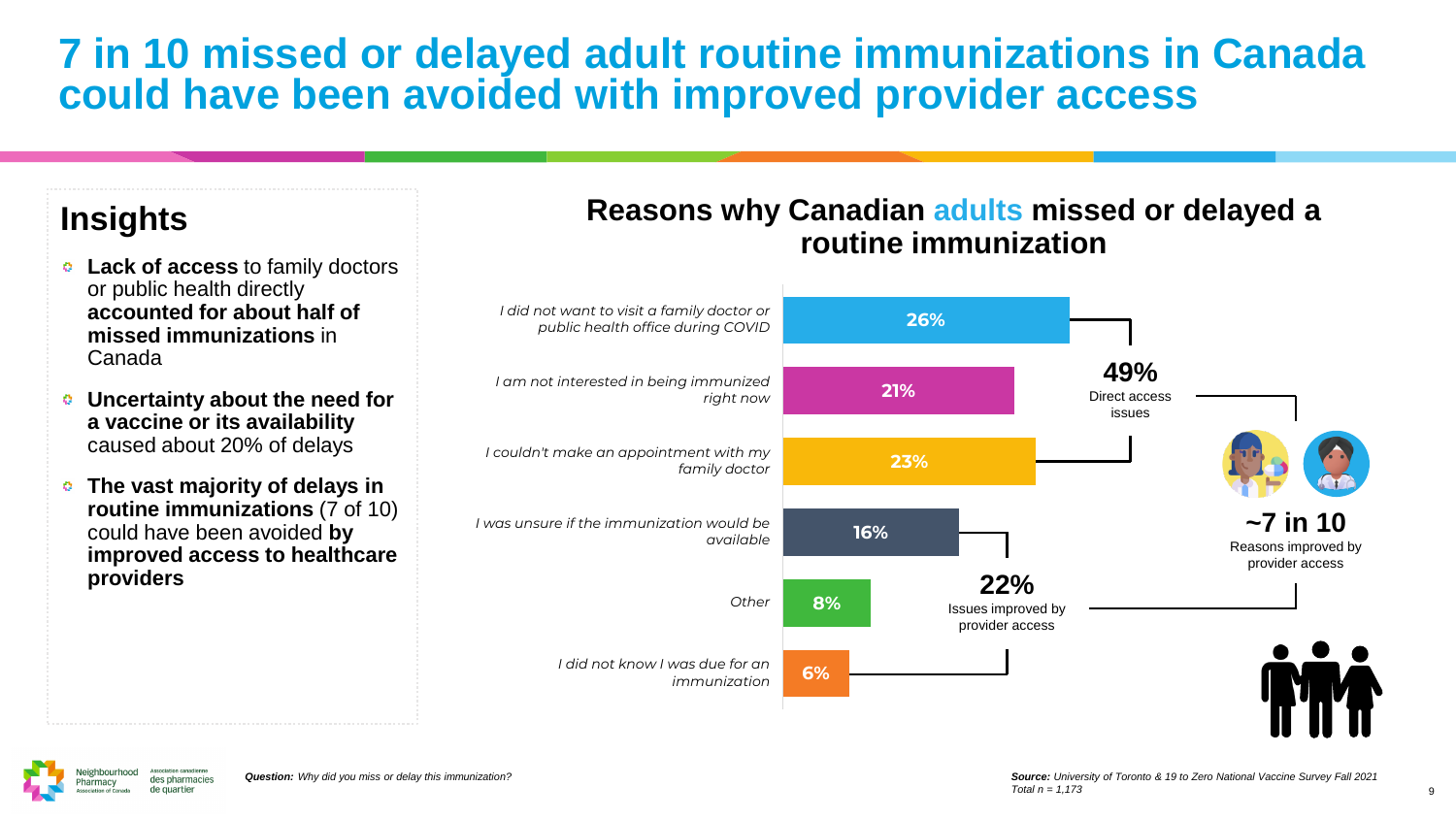### **300,000 children missed or delayed routine immunizations due to cancelled school-based programs**

#### **Insights**

- **Provider access impacted children more than adults**, with about 70% of delays caused by direct access barriers
- **School-based cancellations were responsible for about a quarter** of missed vaccines
- **Unwillingness to vaccinate is Q considerably lower (<10%) for children** than for adults

#### **Reasons why Canadian children missed or delayed a routine immunization**



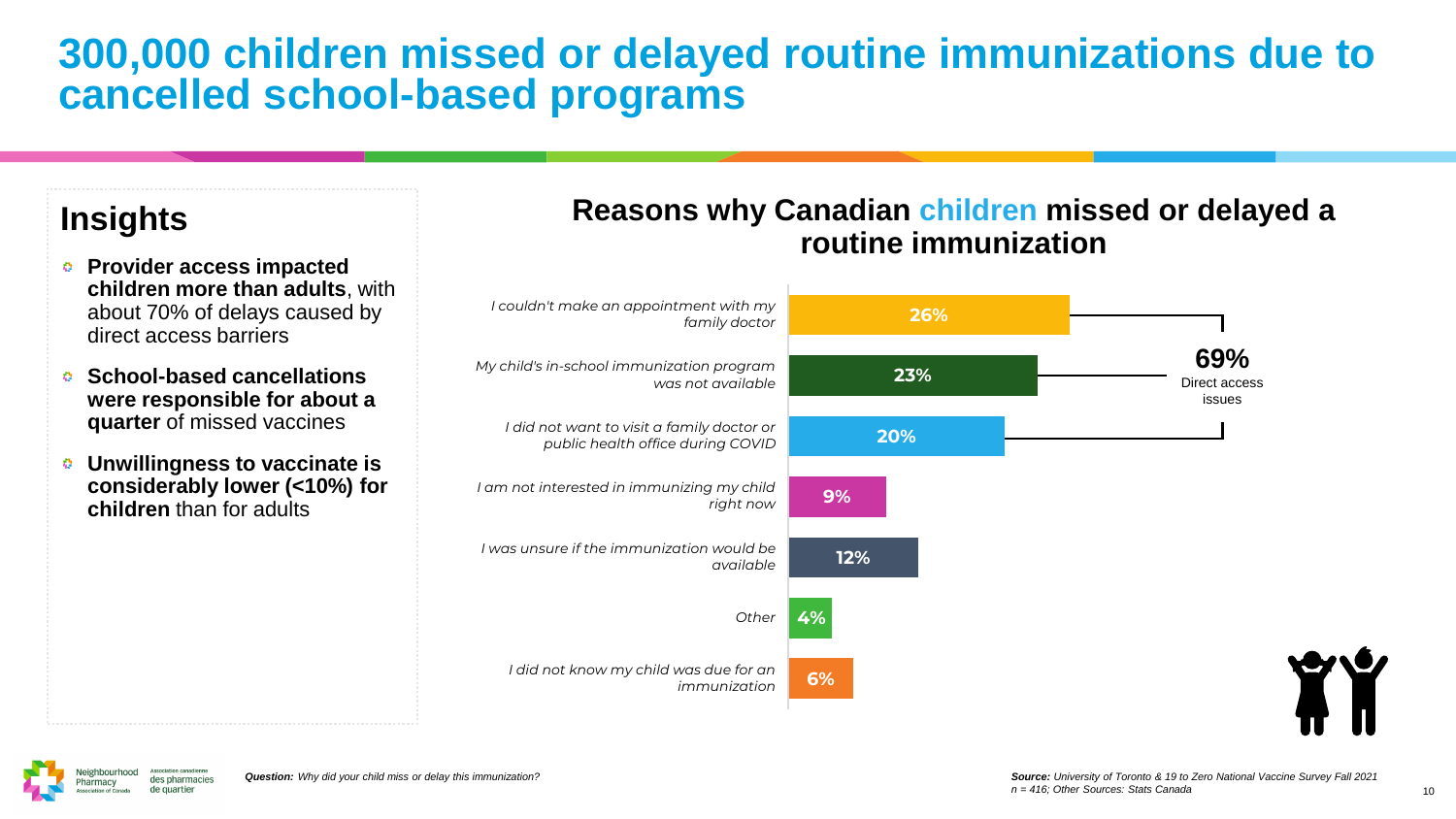## **Pharmacies and Routine Immunizations**

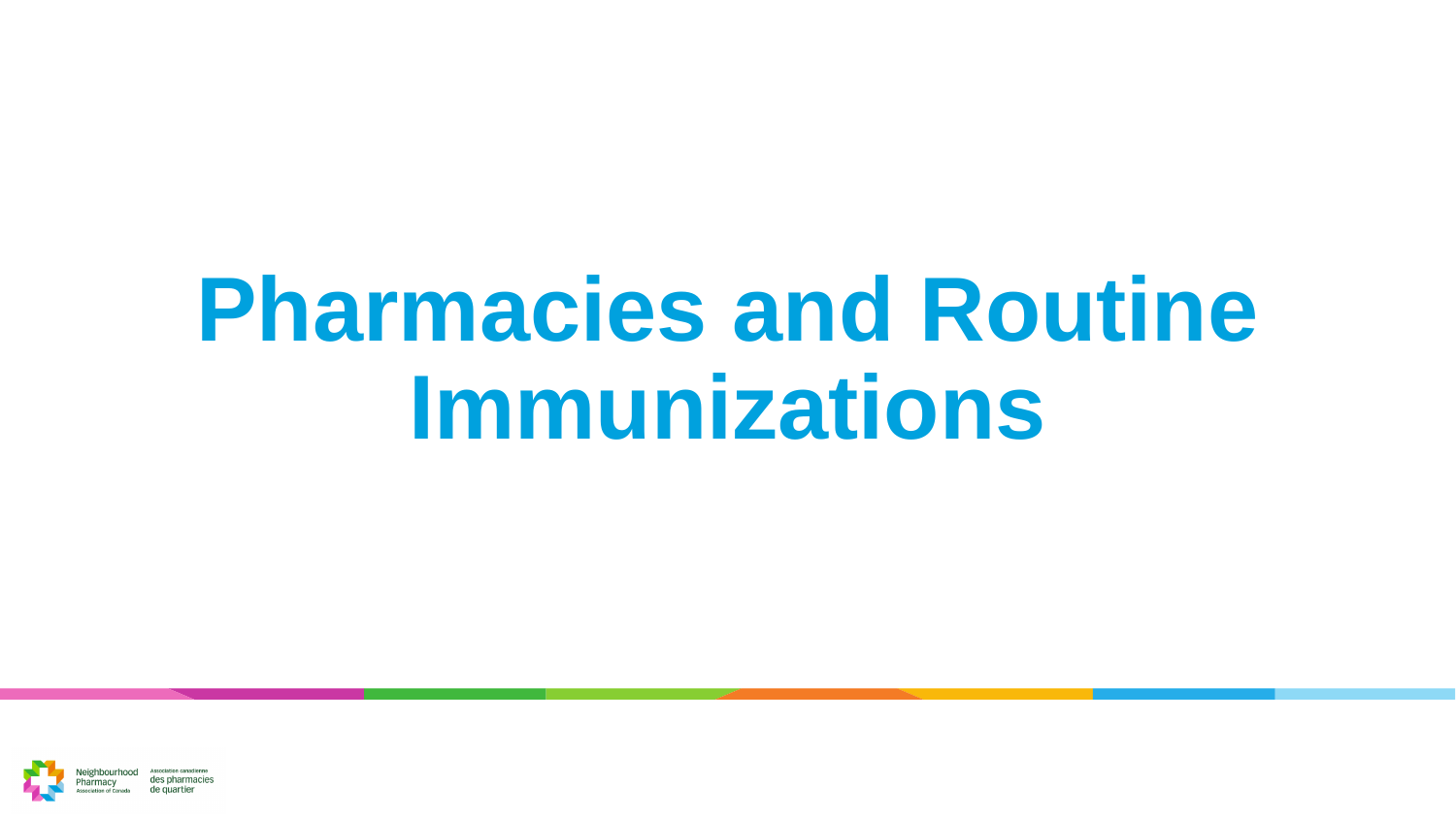## **Canadians value timely, flexible, and convenient routine immunization appointments that are close to home**

- **Canadians tend to favour flexible, community-based options for routine immunizations,** suggesting pharmacies may be naturally advantaged as a vaccination site
- **Proximity to the vaccination**   $\mathbf{Q}$ **site,** and receiving a vaccine at the recommended age, **is most important to Canadians**
- **Receiving a vaccine at the**  ۰ **recommended age** is of particular **importance to older Canadians**, many of whom are **more vulnerable to severe illness** from vaccine-preventable disease

#### **Important factors when choosing a routine immunization site Insights**



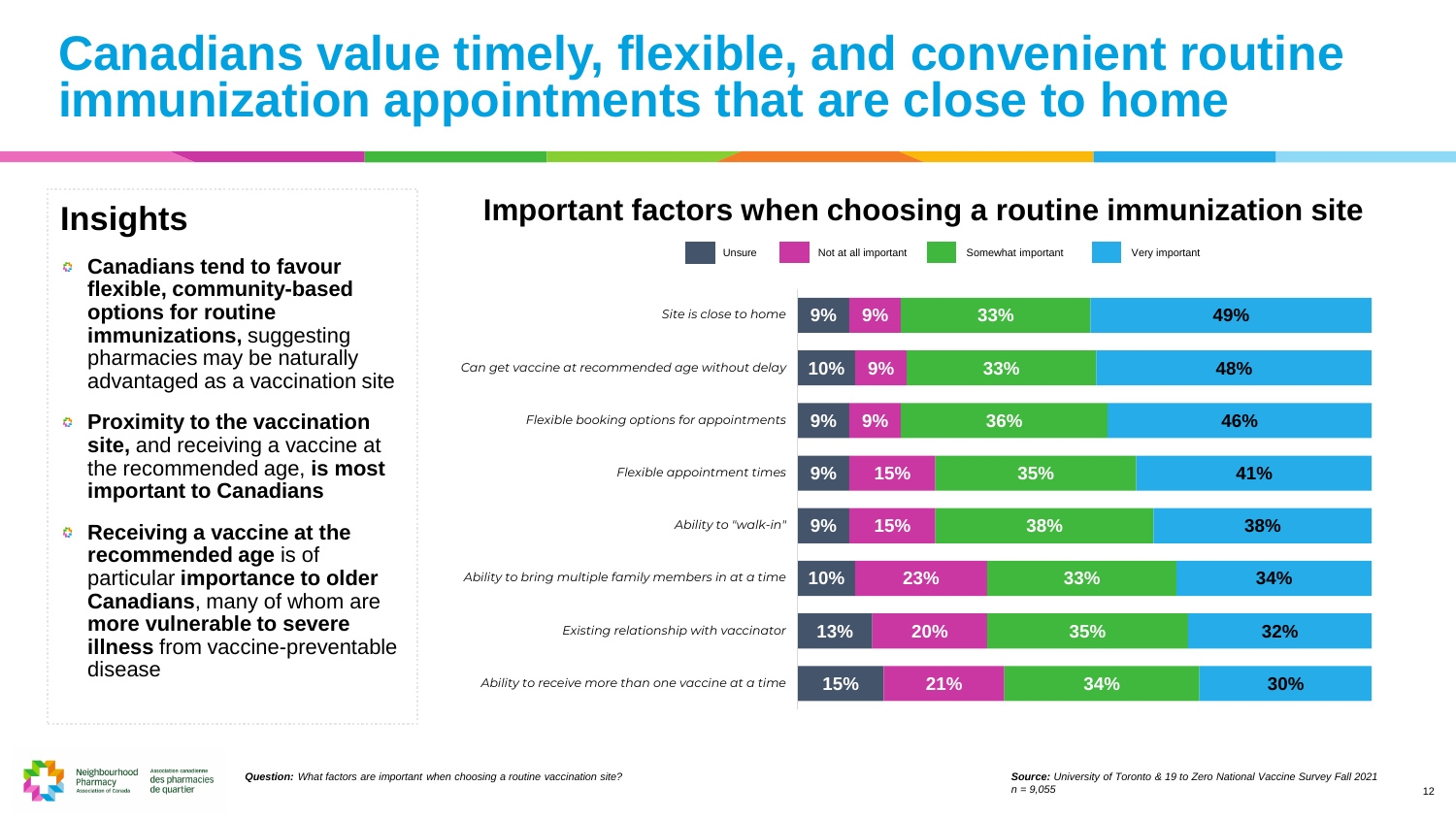## **Canadians coast-to-coast want more options to be immunized at pharmacies**

#### **Insights**

- **About 7 in 10 Canadians**  indicate that they **favour having additional options to get routine immunizations at their community pharmacy**
- Support for more options to get ۰ immunized at pharmacies **is consistently high across the country**

#### **Canadians who want more options to receive routine immunizations at their local pharmacy**



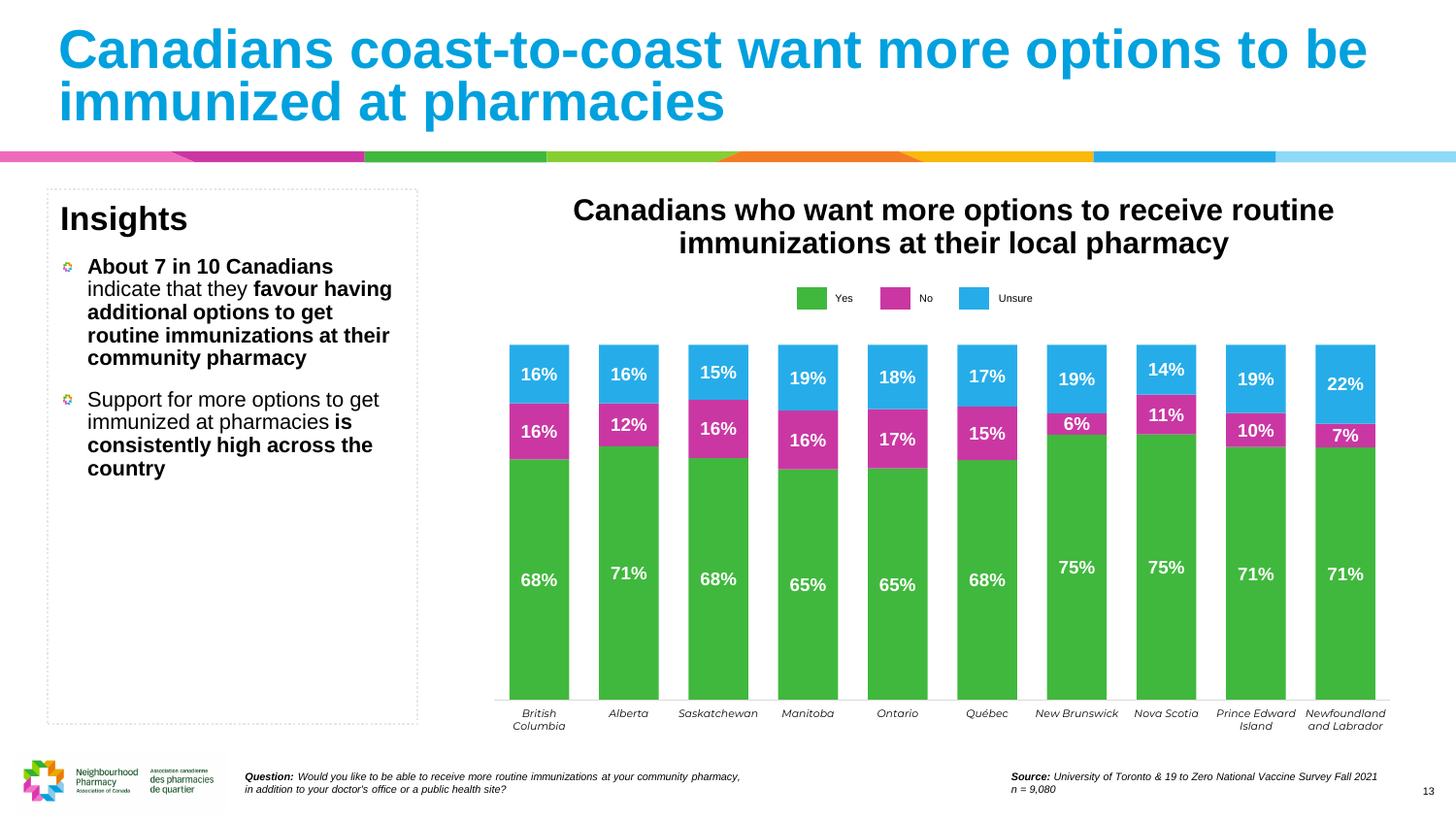### **Canadians trust pharmacists with their vaccine records, and most would take a pharmacist-recommended vaccine**

#### **Insights**

- Pharmacists are **trusted with having access to vaccination records** and **recommending routine vaccinations based on those records**
- Pharmacists' **high frequency of**   $\bullet$ **patient touchpoints**, and their ability to review, recommend, and administer routine immunizations, represents a potential opportunity to **increase vaccine uptake**

**accessing vaccination records** Unsure **76% 13% 11%**

**Canadians comfortable with pharmacists** 

#### **Canadians who would take a pharmacistrecommended vaccine after reviewing records**



*Questions: Are you comfortable with your pharmacist having access to your vaccination records? If your pharmacist reviewed your records and recommended a routine vaccine, would you take it?*